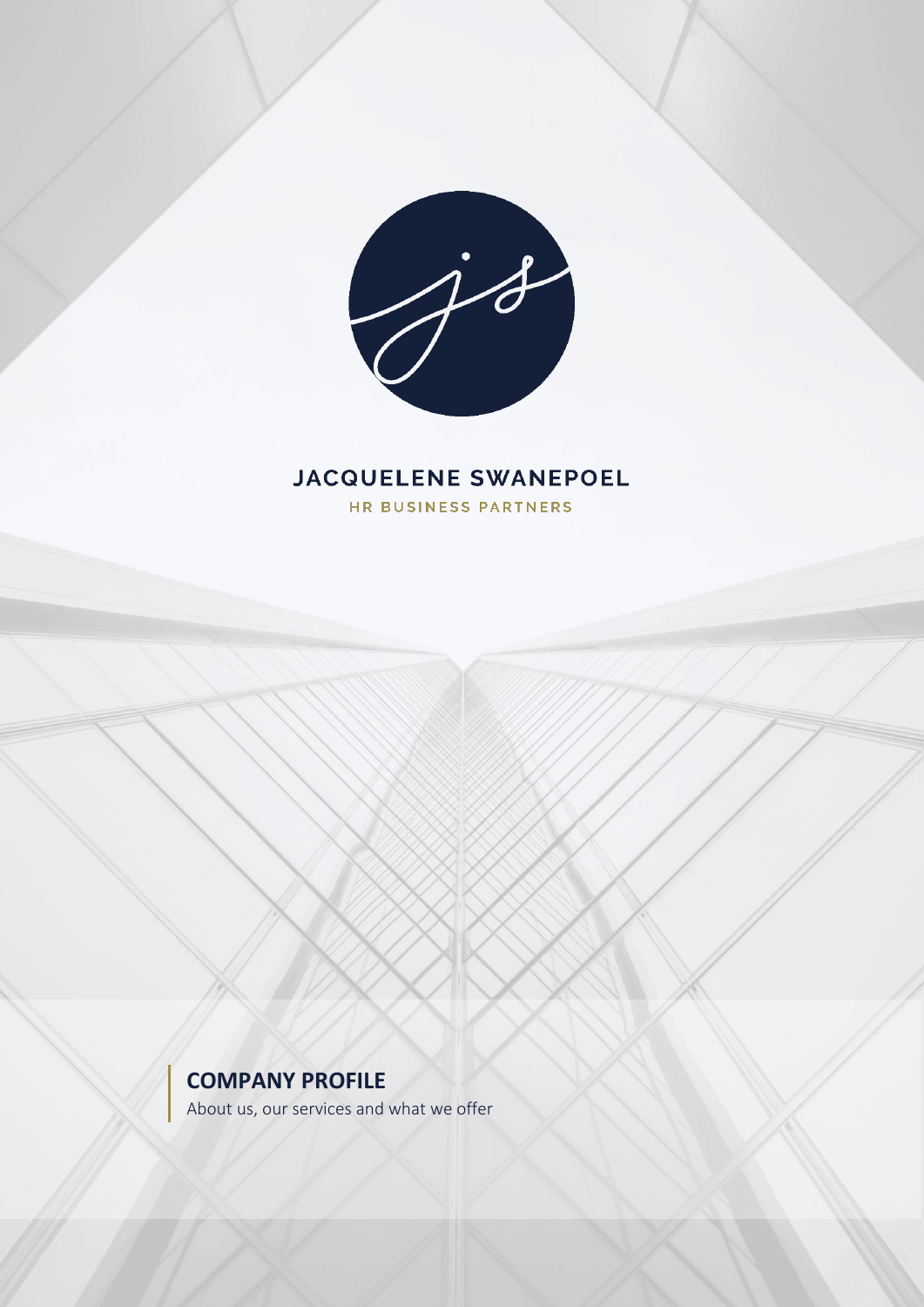

# **AB O U T INTRO**DUCTION

Jacquelene Swanepoel, HR Business Partners offer effective HR solutions to small and medium sized businesses (SME's) and specialises in conflict management.

We assist in providing objective and accurate employee relations management and dispute resolution services for your company, utilising best HR practices and ER strategies.

We recognise that our services contribute to the performance of your business by determining your employee relations needs.

We understand how these elements of employee relations can have an impact on your business and therefore aim to resolve conflict and performance issues swiftly and effectively to prevent and manage serious labour disputes.

We are your "go to" HR Business Partners, allowing you to focus on your core business in revenue generating activities, while we take care of the rest.

Become a client. Become a partner. Build stronger relations.



m: +27 (0)83 629 9795

e: info@jacqueleneswanepoel.co.za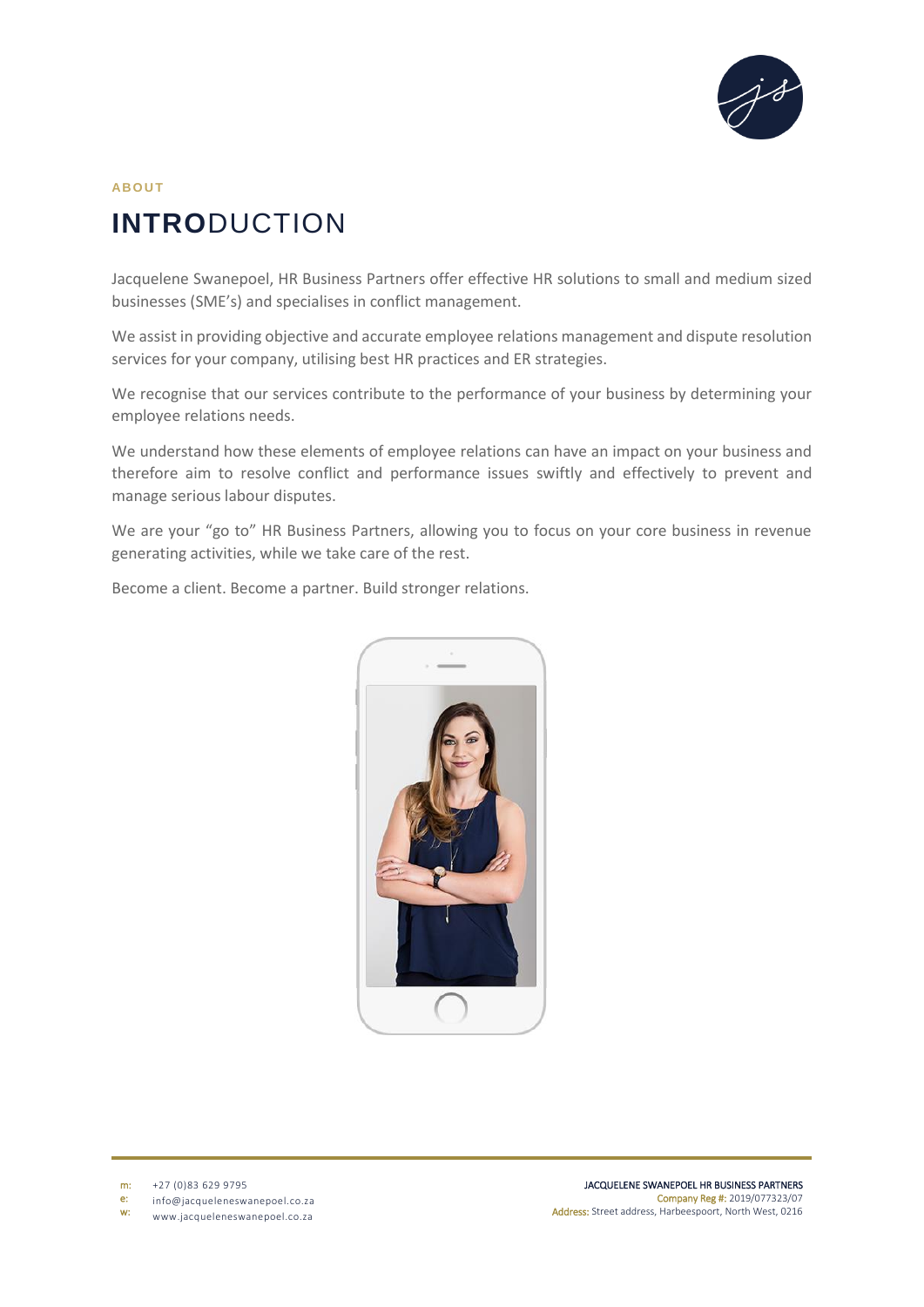

#### **HR SOLUTIONS**

# OUR **OFFER**

Why Choose Jacquelene Swanepoel, HR Business Partners for your Business? With so many service providers available how do you decide on the exact one for your business? **Here are some reasons to choose us:**

#### **NO HIDDEN COSTS OR HARD SELLS**

Our services are transparent and down to the point. We aim to keep it as simple as it is. We do not believe in complicating human resources, and focus on the core needs for your business. Our services are displayed for you to see so you can select what you need. We offer affordable help to small and medium sized businesses that doesn't require full time HR / ER services; or only requires part time assistance for small HR Departments.

#### **NATION WIDE**

We are based in North West, Hartbeespoort, and provide HRBP services across South Africa.

#### **PROFESSIONAL SPECIALIST**

Our highly qualified team have specialist skills in the services we offer, with more than 10 years' experience in the field of Human Resource Management and Employee Relations Management. Our team has experience across many industries from manufacturing to agriculture to retail and more!

#### **BUILDING RELATIONSHIPS**

We don't do consulting. We become your Business Partners. We don't "fix" your employee relations problems. We prevent it by building stronger relationships.

m: +27 (0)83 629 9795

e: info@jacqueleneswanepoel.co.za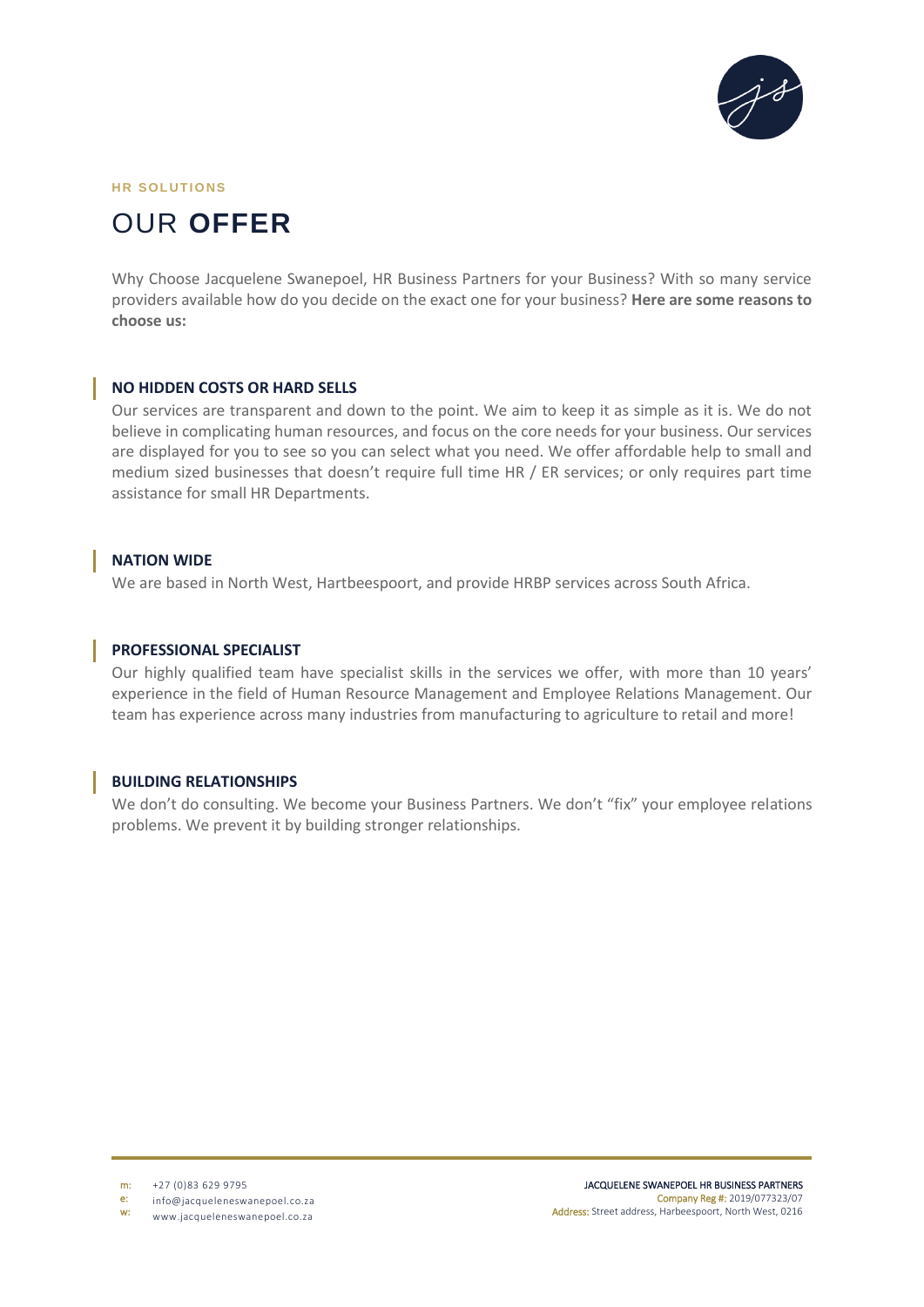

## **W ORK** OUR **SERVICES**

Our Services are based on a foundation of three ground rules: Legal Compliance, Employee Relations, and Dispute Resolution.



m: +27 (0)83 629 9795

e: info@jacqueleneswanepoel.co.za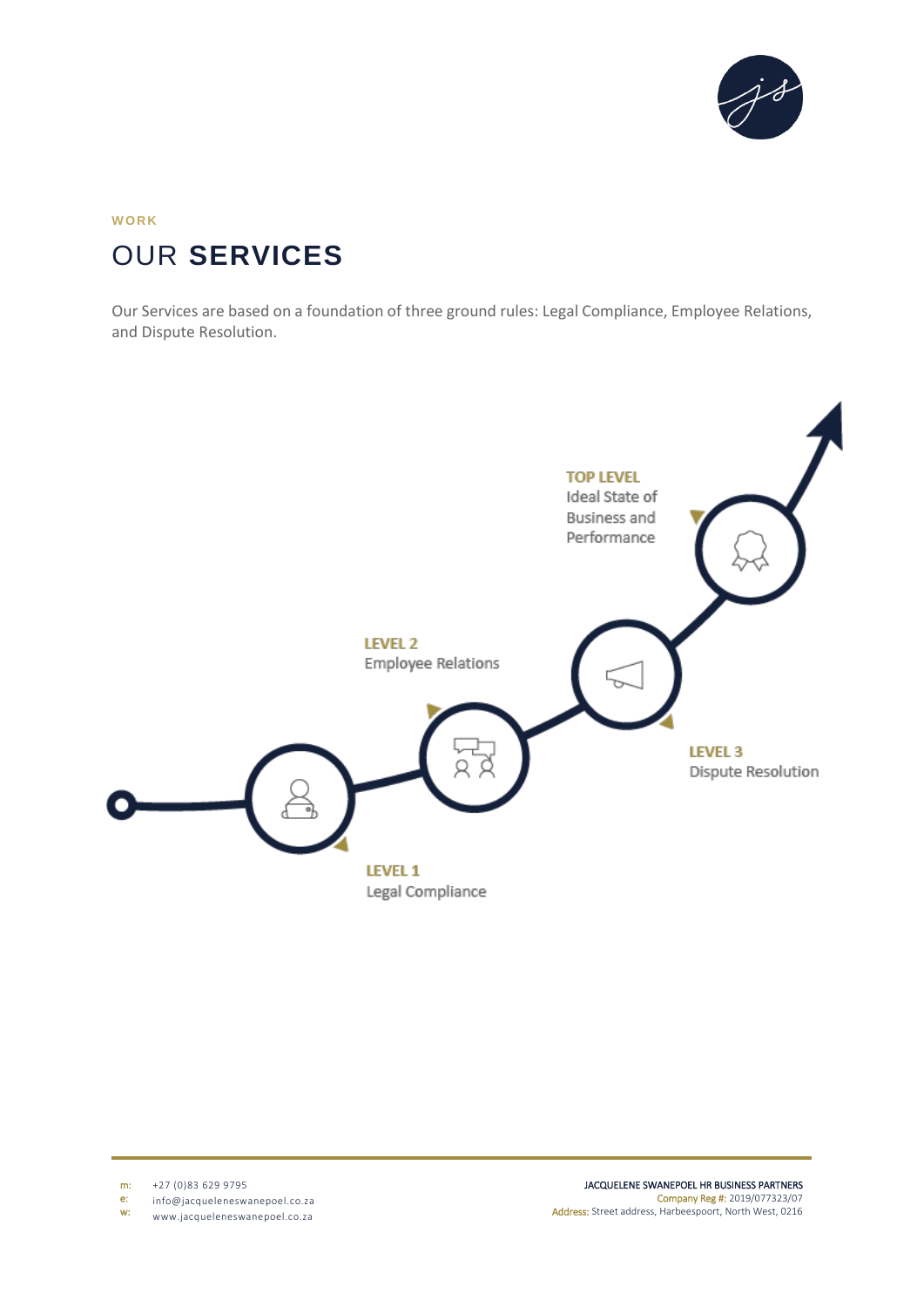

## LEVEL 1 **LEGAL** COMPLIANCE

## **AUDIT**

We will begin by doing a complete internal audit on your company's current legal compliance status, to determine the gaps in terms of relevant labour legislation:

- BCEA (Basic Conditions of Employment Act)
- **EXECUTE:** LRA (Labour Relations Act)
- OHSA (Occupational Health and Safety Act)
- **EE** (Employment Equity Act)
- **SDA (Skills Development Act)**
- **SDLA (Skills Development Levies Act)**
- UIF (Unemployment Insurance Fund Act)

### **IMPLEMENTATION**

After determining the gaps in your system, we provide guidance and assistance to implement best practice, to ensure Legal Compliance:

- **Drafting employment contracts**
- **Creating a disciplinary code**
- Ensuring company policies and procedures are in line with legislation;
- **Providing advice on Health and Safety related compliance**
- **Providing advice on Employment Equity compliance**
- **Providing advice in terms of learner agreements and skills levies**
- Ensuring compliance in terms of the UIF Act (Company Registrations, employee registration for unemployment insurance and UI19)

### **LEVEL 2**

# **EMPLOYEE** RELATIONS

We provide effective management solutions for employee relations to ensure continual improvement of your business and employee satisfaction

- **Facilitating employee meetings**
- **EXECOMMUNICATING COMMUNICATION COMMUNICATION COMMUNICATION CONDUMICATION CONDUMICATION**
- **EXECT** Creating job descriptions and key performance indicators
- **Performance management**
- **Managing incapacity due to poor performance or injury**
- **Resolving grievances**
- **Effectively managing trade union relationships and representation**

e: info@jacqueleneswanepoel.co.za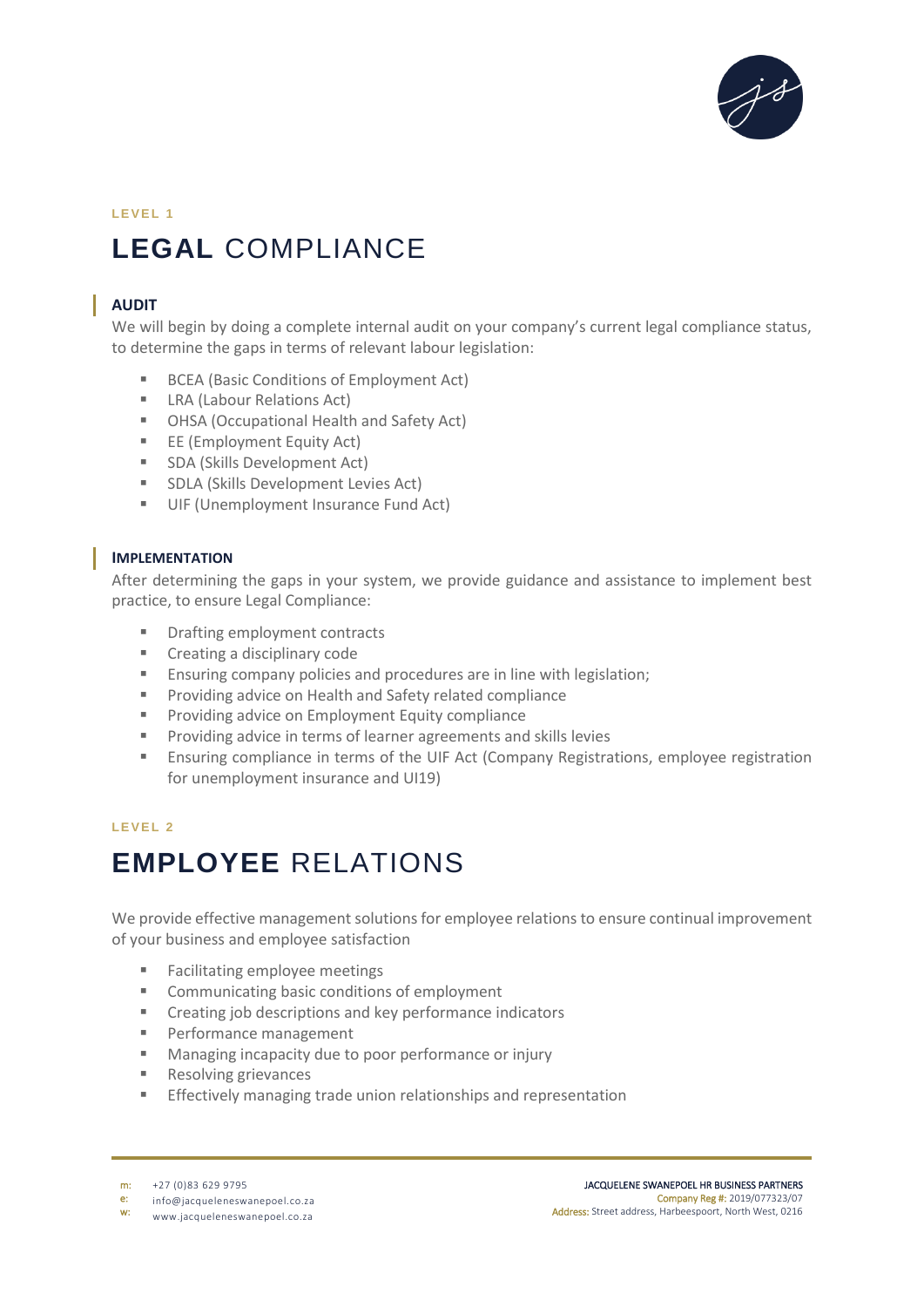

## LEVEL 3 **DISPUTE** RESOLUTION

We provide round-the-clock assistance during internal and external dispute resolution processes.

#### **INTERNAL DISPUTE RESOLUTION**

- Manage and handle all internal disputes
- **Provide mediation amongst involved parties and ensure documented formal processes**
- Chairing disciplinary hearings
- **Provide assistance regarding procedural and substantive fairness aspect, timeously notices** periods and employee rights
- Drafting formal reports and outcomes of findings and sanction recommendations

#### **TERMINATION OF EMPLOYMENT**

- Facilitate all mutual termination processes and conditional dismissal
- **Parafting mutual agreements between parties**
- **Providing support to Employer and Employee during negotiations in terms of operation** requirements
- Initiate and facilitate the complete retrenchment process

#### **EXTERNAL DISPUTE RESOLUTION**

- Assistance at CCMA and Bargaining Council level
- **Advisory role to clients during Conciliations, Arbitration, Mediation**
- **Representation to resolve matter relating to unfair labour practice**
- **Wage negotiations**
- Preparing documented evidence and witnesses for conciliation and arbitration documentations

m: +27 (0)83 629 9795

e: info@jacqueleneswanepoel.co.za